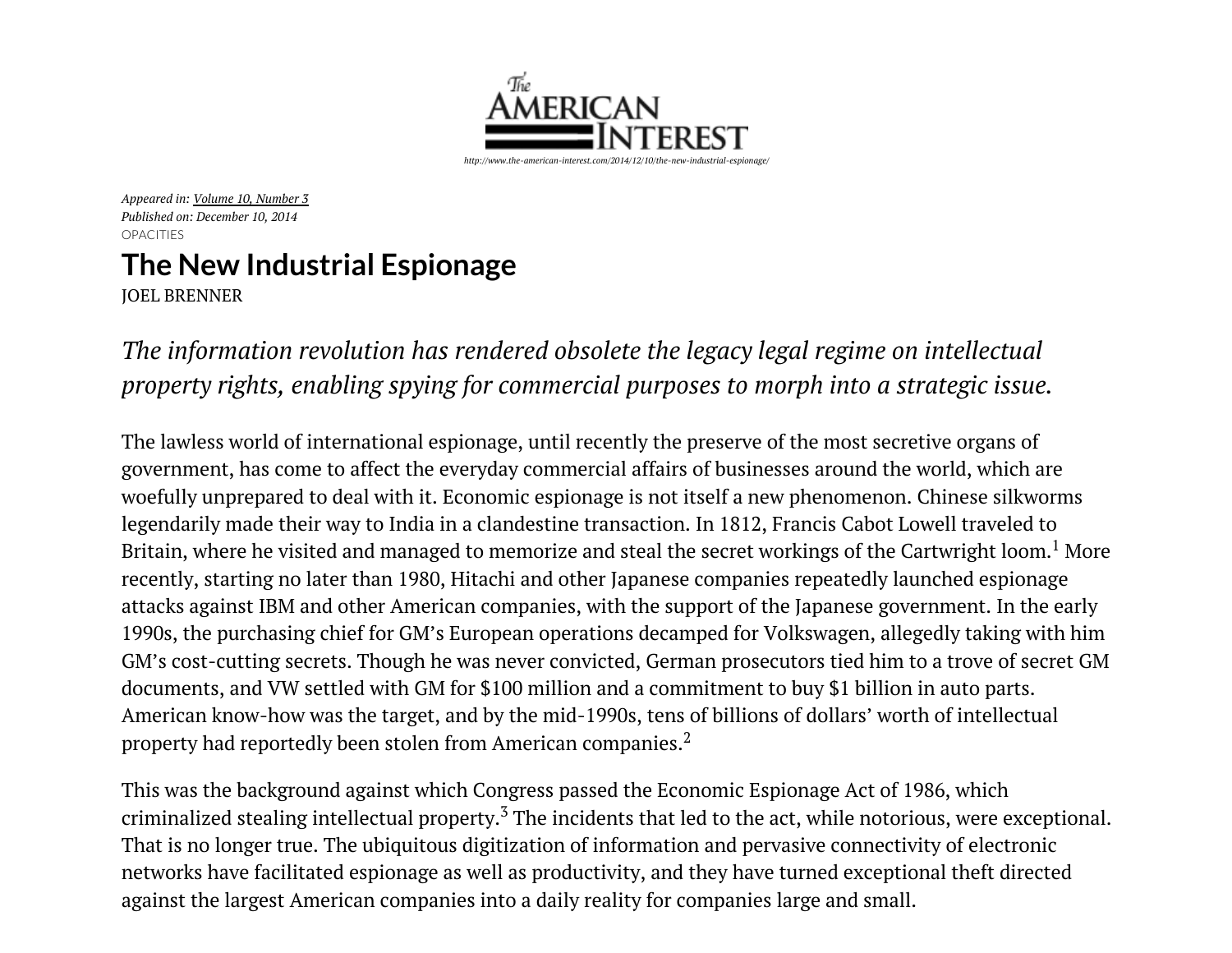Foreign intelligence services and their surrogates have been penetrating the networks of Western corporations on a regular basis and stealing technology electronically since the late 1990s, but for years most businesses preferred to ignore the problem. That was in part because they did not understand it and in part for fear of antagonizing countries in which they wished to do business. That began to change in 2010, when Google admitted that Chinese cyber spies had penetrated its networks, stolen source code, and used Google both to spy on its users and to worm their way into many other companies. About a week later the *Christian Science Monitor* revealed that persistent electronic espionage against Marathon Oil, Exxon-Mobil, and ConocoPhillips had yielded massive amounts of information about the quantity, value, and location of global oil discoveries. The theft was traced to a single site in China. $^4$  That same year, Chinese spies mounted a sophisticated penetration of RSA, the company known for security tokens. These tokens are the cryptographic keys to other companies' secrets. Their theft led to the compromise of some 760 other organizations, including four major defense contractors and the Massachusetts Institute of Technology. $^5$ 

These incidents represent a small part of the systematic theft of intellectual property (IP), much of it state sponsored, that shows no sign of abating. In 2009, while serving as the national counterintelligence executive, I warned that foreign entities were penetrating U.S. networks to steal technology, trade secrets, and proprietary information. $^6$  The warning got little traction. In 2011, however, following the Google affair, the undertone of unease became audible when my successor reported that "[f]oreign economic collection and industrial espionage against the United States represent significant and growing threats to the nation's prosperity and [s](https://disqus.com/)ecurity."<sup>7</sup>

This is unquestionably true. American and European firms have lost automotive braking and battery technology, high-speed rail technology, aeronautical test data, and valuable chemical and pharmaceutical formulas in this way. The governments of Germany and Britain have complained publicly about the thievery. Networks in Japan and Australia have also been scoured. About 20 percent of European companies have been victim to at least one attempt to steal a trade secret over the past decade. $^8$  Western companies and governments nevertheless continued to dither.

Then in 2013 the security firm Mandiant disclosed that hundreds of terabytes of data from 141 companies in 20 different industries had been stolen remotely by China, and traced the theft back to a specific office in the People's Liberation Army known as unit 61398.<sup>9</sup> The U.S. government could have made similar disclosures years earlier but regrettably chose silence. After the Mandiant report, however, the thievery had become too brazen, pervasive, and obvious to ignore. This past May, in *United States v. Wang*, a Federal grand jury indicted five Chinese military personnel associated with unit 61398 for economic espionage and related crimes against five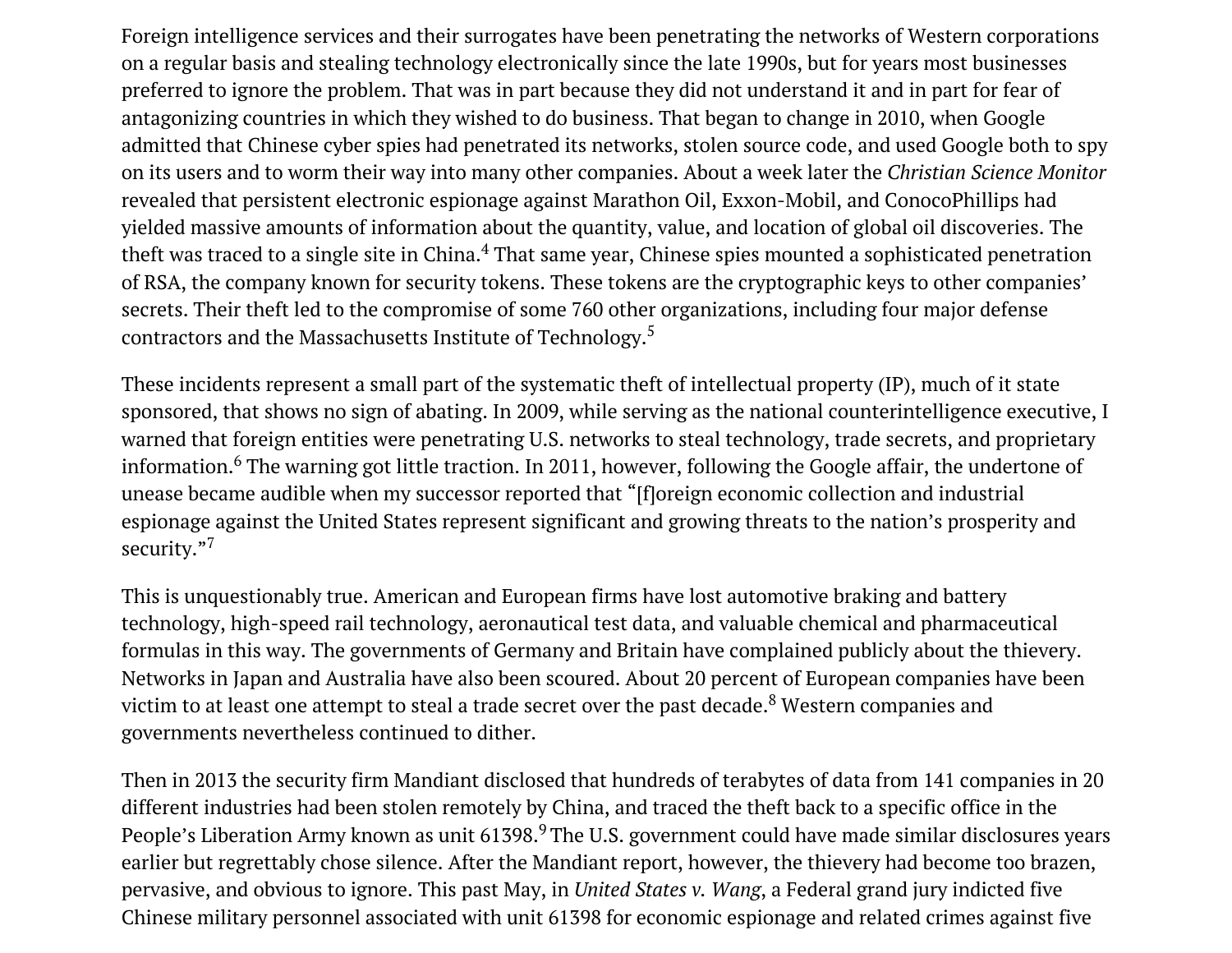## U.S. companies and a U.S. labor union.

State-sponsored espionage directed at company secrets is still growing, however. In its most recent breach report, Verizon reported that state-affiliated actors had increased significantly to account for 21 percent of all breaches. The Chinese intelligence services are the worst but not the only sponsors of this kind of larceny. The Russian intelligence services are quieter and more selective than the Chinese, but they too are in the business of stealing IP for commercial purposes. Indeed, they operate under a public directive from President Putin to "more actively protect the economic interests of our companies abroad." $^{10}$  Iran also engages in economic espionage, and unlike other offenders, it is also active in attempting to disrupt American banks.<sup>11</sup> France and Israel are frequently cited as offenders too, though recent examples are hard to find. Taken together, this larceny is an assault on national economies in which jobs and wealth depend on innovation and IP protection. By 2010, IP-intensive businesses accounted for more than a third of U.S. GDP and, directly or indirectly, for nearly 28 percent of all U.S. jobs. $^{12}$ 

Technology alone cannot prevent this larceny. Attribution of cyber network operations—that is, proving who did it—is difficult, though with enough time and resources it can sometimes be done, as the Mandiant report demonstrates.<sup>13</sup> But even if the internet were fundamentally re-engineered to make attribution more reliable at the device level, the weakest link in the system would remain the human user. Moreover, the operation of national and global enterprises, whether private or governmental, requires sensitive information to be widely shared among people in far-flung locations. Clamping down severely on that dissemination would impair productivity and the quality of decision-making. Some degree of network vulnerabilities will therefore continue, regardless of technological improvements.

Even as the level of theft increases, quantifying its aggregate financial cost is difficult. For reputational and liability reasons, many companies will not disclose that they have been victimized, and companies that do business in China are resolutely silent on the subject (at least in public) for fear of retaliation. In any case, translating an IP loss into lost market share, revenue, and profit is usually speculative. This kind of loss has therefore been impossible to insure against. But regardless of the aggregate figures, the effect of cyber-enabled economic espionage on victim companies can be devastating. Those companies deserve effective remedies.

We are dealing with a trade and economic issue. Theft via networks should not be treated differently than theft by any other means. The question is whether the theft of legally protected IP should be treated differently when undertaken by governments or their surrogates. Answering this question requires an examination of basic ideological differences regarding espionage.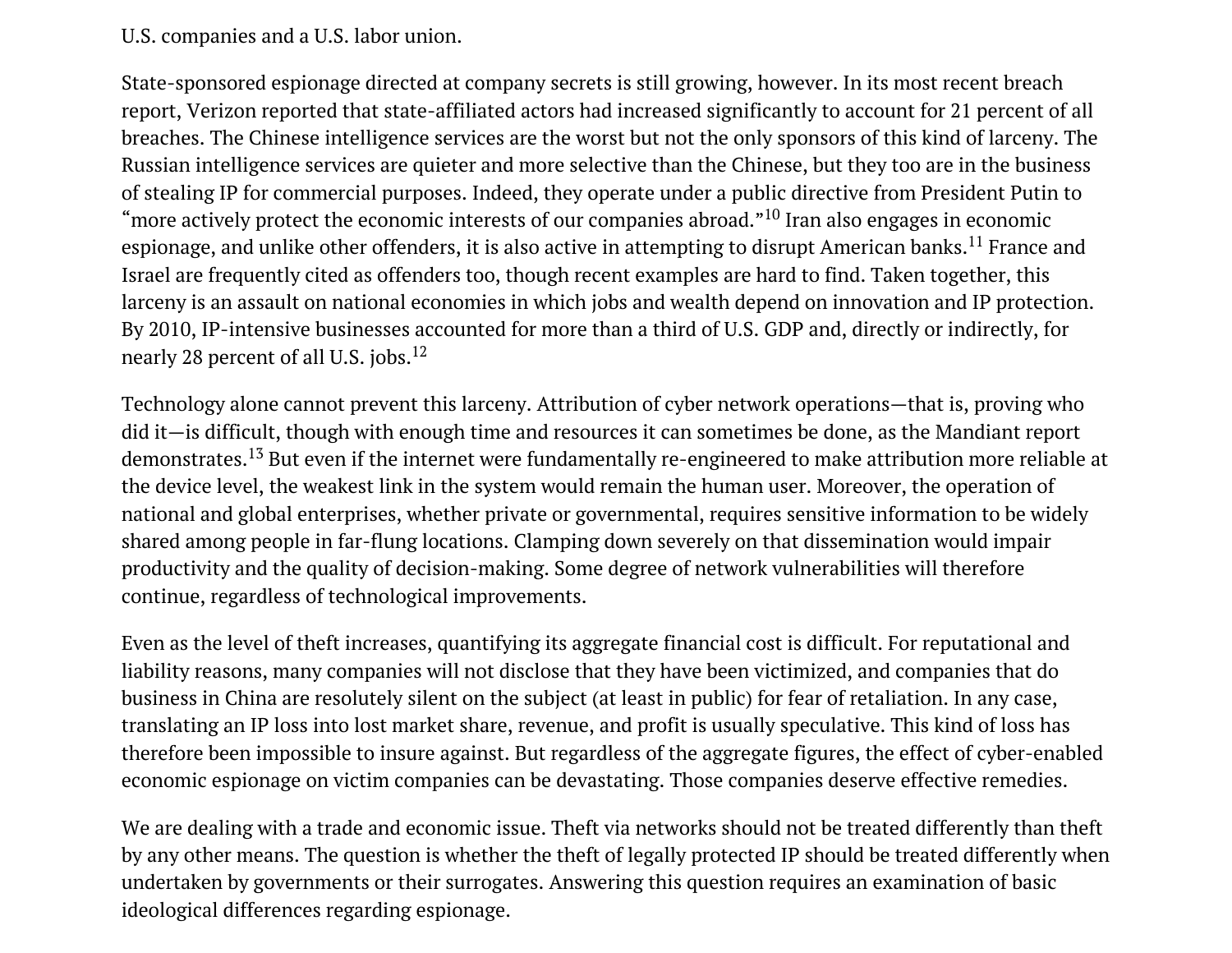Moses sent spies into Canaan. In the *Rig Veda*, which is at least as old as the oldest text in the Hebrew Bible, spies sit at the table with the god Varuna. To most practitioners of espionage, and indeed to anyone familiar with the hard realities of international relations, the idea of limiting the ancient practice through law is naive. Espionage is *premised* on breaking laws—other countries' laws. Spies will undertake it so long as their masters believe they can get away with it, and it has long been tolerated under international law.

Though espionage is ancient, its modalities have recently shifted in two fundamental ways. First, it has moved from a retail-scale business to a wholesale business. The quantity of purloined information moving over our networks is measured in units too large for most people to comprehend. And if you can extract terabytes of data from an adversary's network from thousands of miles away, you may not require a human spy in the adversary's camp. Or the spy you require may be an underling in the IT department rather than the Defense Minister's principal private secretary.

The second change is the relentless targeting of proprietary, non-military technology. There have been cases in previous centuries of state-sponsored espionage directed against economic targets, but they generally involved military technology, such as European cannon-making technology sought by the Turks in the 15<sup>th</sup> century, or British and German naval technology before World War I. In contrast, state-sponsored espionage against commercial IP is unrelated, in many cases, to military or defense. This kind of espionage has become pervasive in part because insecure networks make it easy to get away with. The collapse of the Soviet Union also drove home to the Russians, the Chinese, and others that if they could not compete technologically and economically with the West, and with the United States in particular, they could not compete geopolitically in any dimension. This is largely why state-sponsored IP theft is state policy in China, Russia, and certain other countries, and why it has become a plague in the West.

To Chinese and Russian ears, however, the distinction between economic and other kinds of espionage is an ideological construction, convenient only to the West. In their view, all state-sponsored espionage is by definition conducted in the national interest. In these countries, where a distinction between the public and private sectors is either non-existent or blurred, and where public and private actions are expected to support national policy, an attempt to carve out IP theft as qualitatively different from other espionage is merely a selfserving, bourgeois legalism.

The Chinese are in any event ideologically hostile to law as a means of controlling the state. Indeed, the English phrase "rule of law", by which we mean that the law controls the state as well as private actors, can also be translated into Chinese as "rule by law", by which the Chinese mean that the state uses law to achieve the aims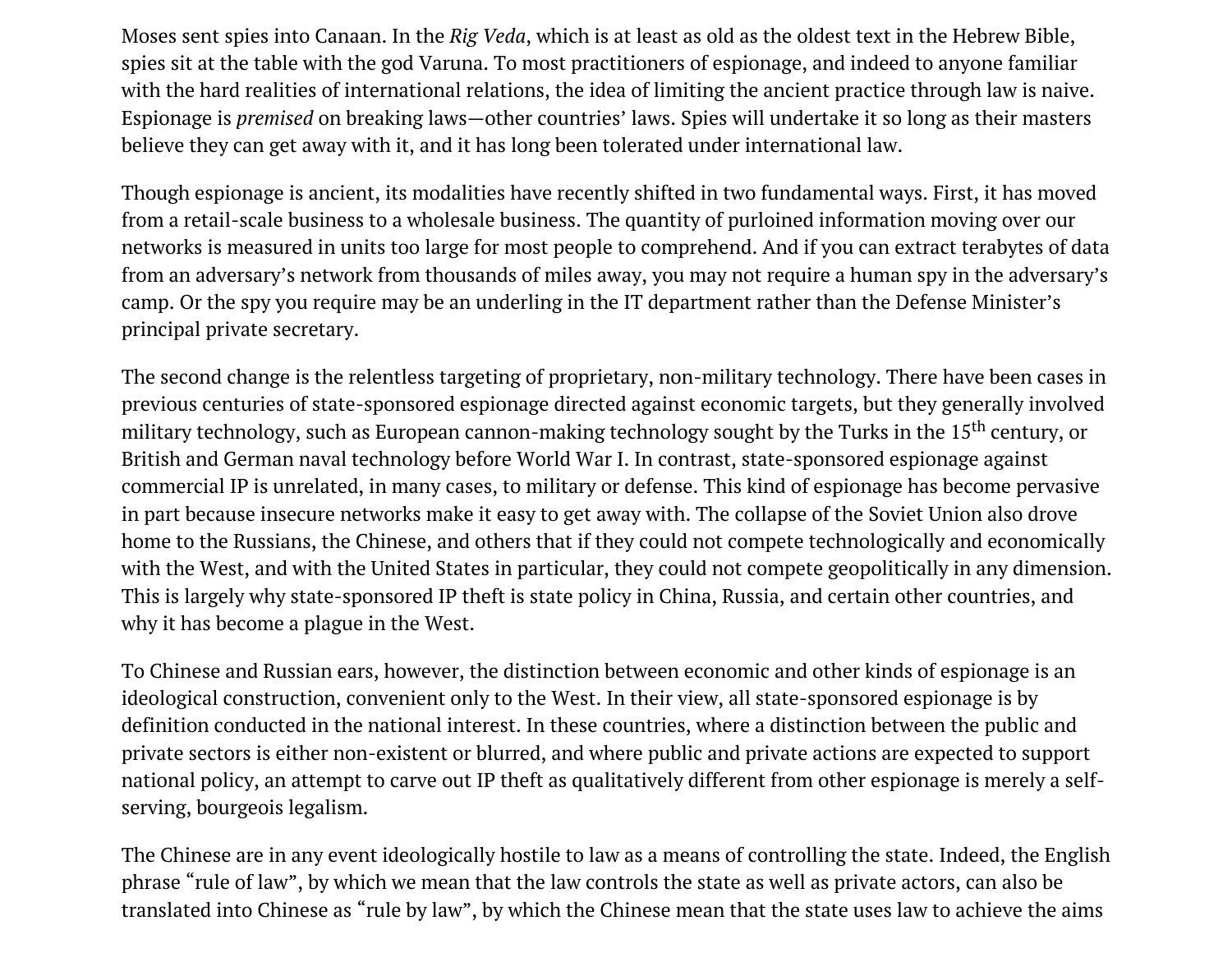of the state.<sup>14</sup> Last year the Chinese Communist Party explicitly criticized Western notions of rule of law and constitutional government as an "attempt to undermine the current leadership and the socialism with Chinese characteristics system of governance." $^{15}$ 

This philosophical disposition nevertheless contains a contradiction that will become increasingly apparent. China's policy of a peaceful rise in international affairs is based on the belief that its increasing prominence will promote stability, benefit its neighbors, and increase its comprehensive national power, by which it means cultural and diplomatic influence as well as military power. To achieve those goals, China must stand *for* something, just as the United States, however imperfectly, stands for economic and political liberty at home and abroad. But the Chinese, like the Japanese in the 1980s, are well aware they have been unable either to articulate or exemplify a national ideal that other nations can be expected to recognize, let alone willingly follow. Their growing reputation for international commercial IP banditry is inconsistent with this aspiration.

The level of this banditry, most of it from China, has reached alarming levels. State-sponsored theft of IP is not merely an attack on the victim enterprises. It is also an attack on the basic principles of the multilateral commercial order to which China and many other nations have already agreed and from which they benefit. It is therefore time to consider measures aimed at strengthening the multilateral system of political norms that apply, or should apply, to state-sponsored IP theft.

In 1994 the Marrakesh Agreement among the world's trading nations created the World Trade Organization (WTO), a successor to the General Agreement on Tariffs and Trade (GATT). The WTO structure included the Agreement on Trade-Related Aspects of Intellectual Property Rights, known as TRIPS.<sup>16</sup> Previous multilateral agreements had focused on goods trade and did not protect intellectual property, which by then accounted for a large and growing percentage of the world's wealth, particularly in Europe and North America. TRIPS aimed to protect IP from predation. It was an important element, along with the then-new General Agreements on Trade in Services (GATS), in updating global trade rules to better reflect the modern global economy as it existed twenty years ago.

TRIPS protects not only trademarks, copyrights, and patented goods but also designs and trade secrets. It does so by requiring WTO members to adopt domestic standards for protecting IP and enforcement procedures, and penalties to ensure that IP holders can effectively enforce those rights internally and at their borders, such as by excluding counterfeit goods. These requirements need not meet Western standards, but they must "permit effective action" against infringement and must provide "expeditious remedies." Developing nations were given significant time to comply with this requirement through transitional arrangements. When China and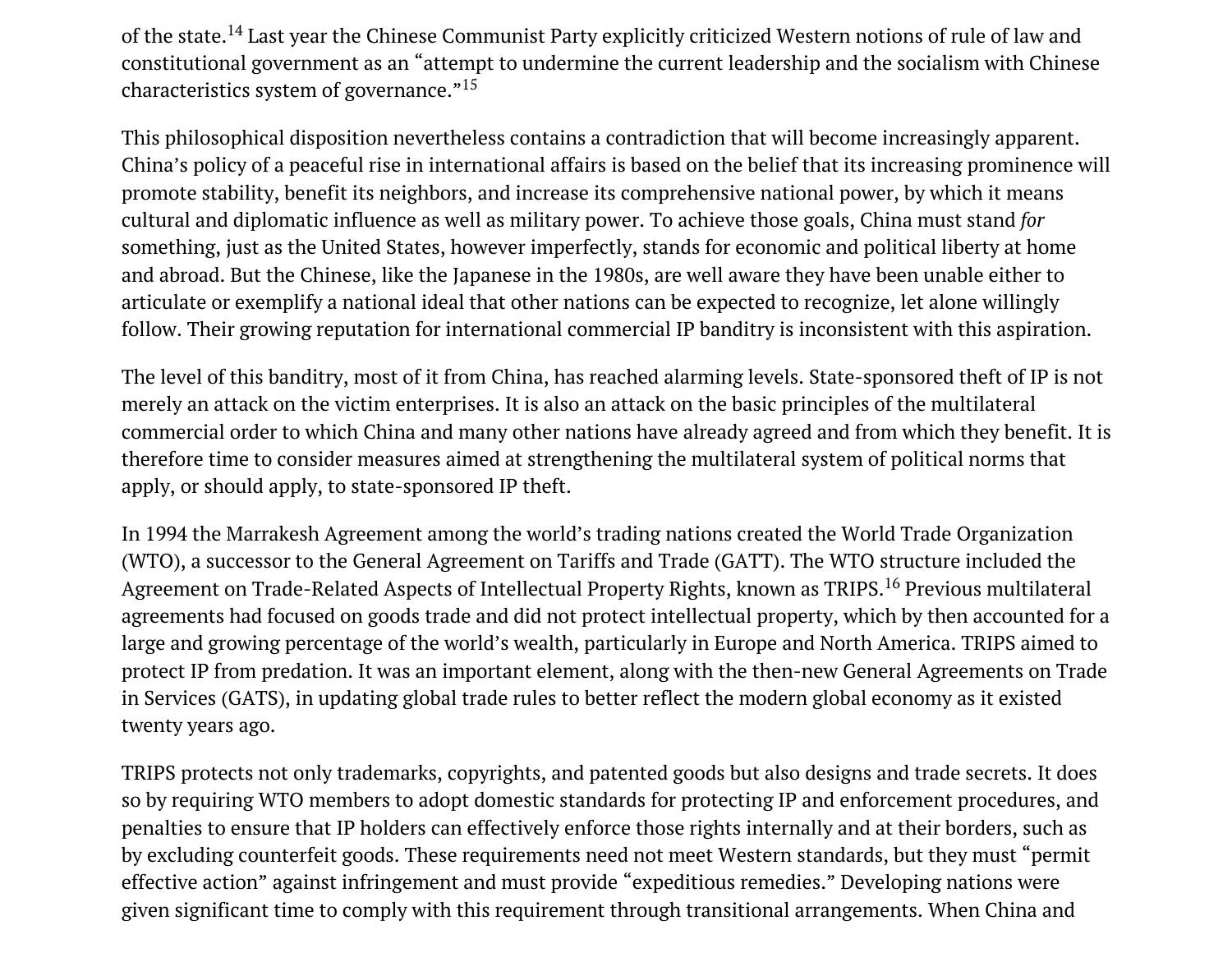Russia joined the WTO (in 2001 and 2012, respectively), however, they immediately assumed full TRIPS obligations.

Violations of TRIPS are covered by the WTO's dispute settlement understanding (DSU), through which member states, but not private parties, can bring disputes to the WTO for consultation and, if necessary, resolution by decision. Disputes that cannot be resolved through consultation are heard in the first instance by a dispute panel, and in the second instance by an appellate body. These bodies make findings and recommendations; binding decisions can be made only by representatives of all member governments, acting as the Dispute Settlement Body (DSB). Panel and appellate body reports to the DSB must be accepted, however, unless there is a consensus that they be rejected. This rule virtually ensures acceptance.

From the perspective of 1994, TRIPS and GATS brought the multilateral trading regime up to date, but that was long before the internet had become the backbone of a digitized knowledge economy with little respect for international borders. Consequently, TRIPS did not deal with cross-border enforcement challenges, which are now rife as a result of network-enabled IP theft by both states and criminal organizations. In 2013 Richard Clarke, who was special adviser for cybersecurity in the George W. Bush Administration, and James Lewis, a senior fellow at the Center for Strategic and International Studies, each suggested that this form of industrial espionage be outlawed under TRIPS. Computer network operations by their nature cross borders and trigger both virtual and actual effects at great distances. This characteristic makes them a fit subject for an international remedy. Nevertheless, Clarke and Lewis's suggestion was quickly met with objections. The chief objection was simply to point out that TRIPS merely requires members to enact and enforce at least minimal *national* laws to enforce TRIPS principles; it cannot deal with extra-territorial misbehavior. As David Fidler of the Indiana University School of Law put it, "WTO rules operate on a territorial basis, meaning that only in unusual circumstances do the rules recognize the legitimacy of the extraterritorial application of a WTO member's domestic law in trade contexts." 17

This is a fair statement of how TRIPS has worked for the past twenty years. As a result, however, we find ourselves with an international trading regime in which members are obligated to prohibit IP theft in their national laws, but are free to engage in it, chiefly but not exclusively through network-enabled espionage in other countries. This is an irrational and probably untenable arrangement. The question, then, is how TRIPS and the WTO's dispute settlement structure might work to inhibit state-sponsored IP theft.

Fortunately, TRIPS already enshrines principles of fair play and honest dealing that are inconsistent with crossborder IP theft "for commercial purposes", and it establishes the right to protect oneself from such theft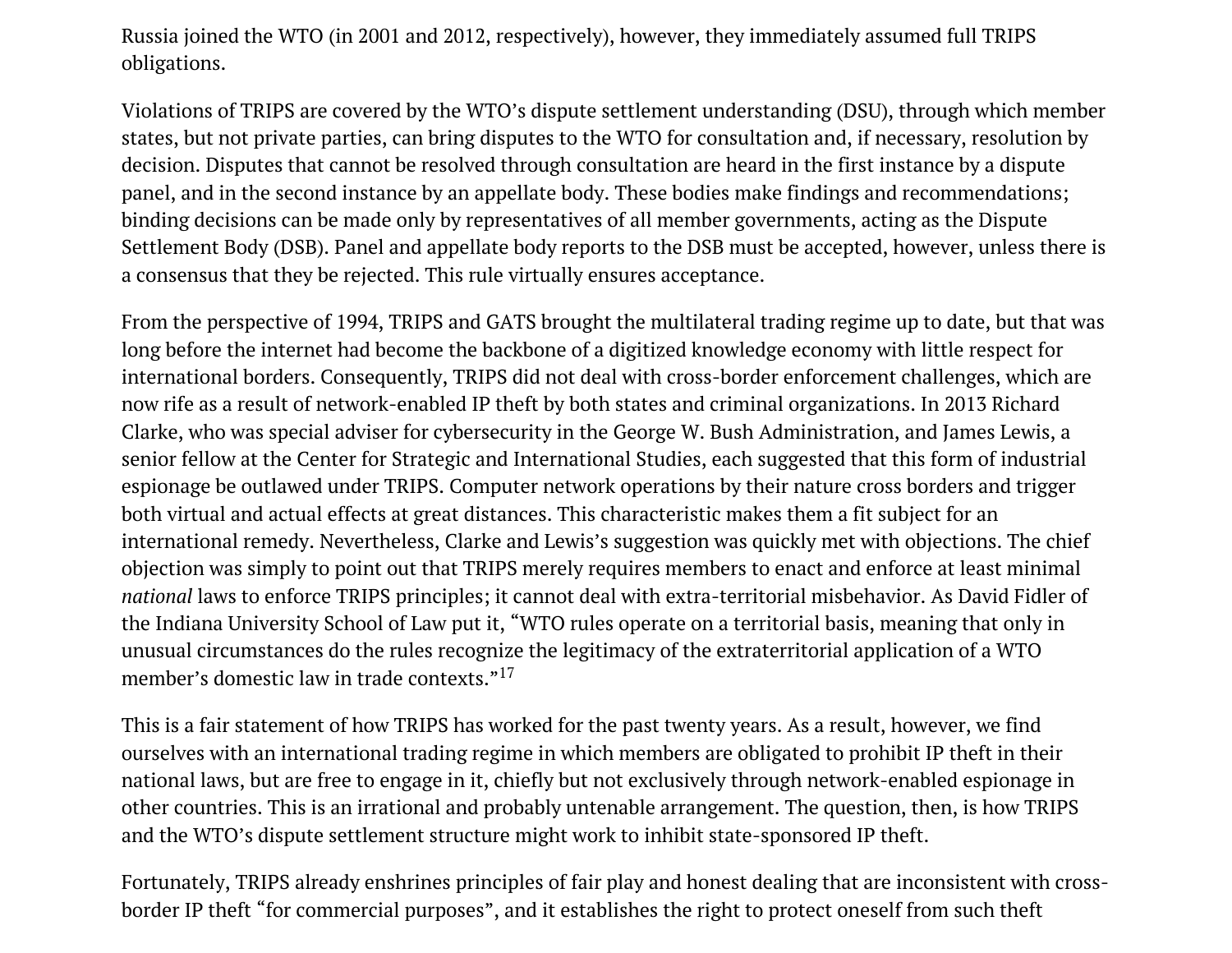(Article 26). On its face, this right applies against all third parties—states as well as non-states—regardless of the means by which it is violated. Another provision enshrines the principle of honest commercial practice: "Natural and legal persons shall have the possibility of preventing information lawfully within their control from being disclosed to, acquired by, or used by others without their consent in a manner contrary to honest commercial practices" (Article 39.2). These same principles should form the foundation of a remedy in the WTO as well as under national law.

The international trade regime in goods and services has long recognized an exceptional remedy known as a "non-violation nullification of benefits", based on the premise that negotiated benefits may be "nullified or impaired" by measures that may be technically consistent with TRIPS provisions (GATT Article 23). This remedy has been rarely invoked, though a provision for it appears in many bilateral U.S. trade agreements, and various WTO decisions make it clear that the remedy is disfavored. The United States and Switzerland proposed to permit such complaints in the case of IP, but widespread objections, especially from the developing world, resulted in a 1994 moratorium on them, which has been extended several times since then.

In theory, the opposition to permitting non-violation complaints under TRIPS is grounded in resistance to a mechanism that could lead to an expansion of specifically negotiated TRIPS obligations. But that argument merely turns inside out the rationale for permitting non-violation complaints in the first place: namely, that countries sometimes engage in measures that do effectively nullify those negotiated obligations. In practice, the opposition stems more narrowly from the belief that non-violation complaints would undermine the Doha Declaration on Public Health. That Declaration recognized that TRIPS "can and should be interpreted and implemented in a manner supportive of WTO members' right to protect public health and, in particular, to promote access to medicines for all." The specific fear is that developed nations with large pharmaceutical industries, like Switzerland and the United States, would use non-violation complaints as "a stealth attack on WTO members' sovereign right to use TRIPS flexibilities such as compulsory licensing to safeguard health and promote access to medicines for all." $^{18}$ 

The objection to the *general* lifting of the moratorium on non-violation complaints in TRIPS is unlikely to be overcome. But nations asserting this objection do not assert a right to steal IP; they are concerned with health. So a multilateral consensus against state-sponsored IP theft may therefore be possible if a health-related exception can be crisply carved out, and diplomatic efforts to achieve it could proceed based on either of two proposals.

The first proposal would lift the moratorium on non-violation complaints only in cases of non-military IP theft,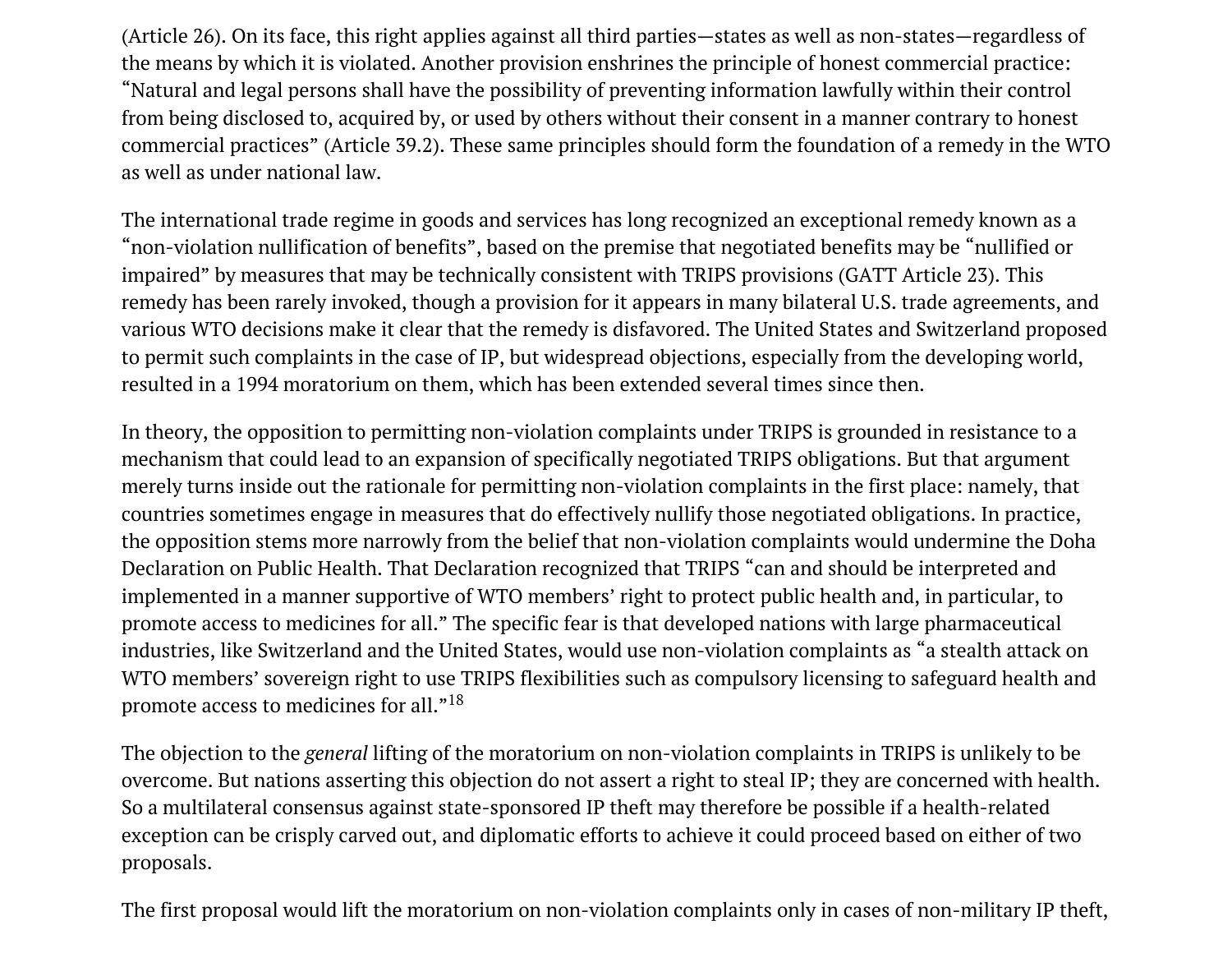even when engaged in by a sovereign. The second proposal, alternatively, would amend TRIPS to make such theft an explicit violation. Neither proposal would affect developing nations' asserted right to ignore or compulsorily take a patent for public health purposes. Amending TRIPS may be harder to achieve, but would be preferable for two reasons: It would give clearer guidance to arbitrators faced with actual disputes, and it could lead to the imposition of obligatory rather than advisory remedies as would apply in cases on non-violations (DSU Article 26).

Pursuing either path would require patience and a significant diplomatic effort. That effort should start with drafting the necessary principles into the Trans-Pacific Partnership (TPP) and the Transatlantic Trade and Investment Partnership (TTIP), which are now being negotiated. Attempts to lift the TRIPS moratorium or amend TRIPS could benefit from this experience. Recognizing that TRIPS covers state-sponsored IP theft would be important not only as a remedy in its own right. It may be even more important as a means of controlling retaliation for actions taken under national laws.

There has been no shortage of excuses for failing to address state-sponsored cyber theft of IP. The first excuse is that "everybody does it." Americans have had this charge thrown at them with force in the wake of Edward Snowden's disclosures, but Snowden is a red herring here. Stealing IP for commercial gain is unlike the surveillance he exposed because it is an assault on property whose right to protection is already recognized in TRIPS. True enough, the Chinese and the Russians do not accept this distinction. But they are members of, and benefit from, a world trade order that rests on precisely such distinctions; they should not be permitted to participate in that order while they simultaneously go about undermining it.

The "everybody does it" rationale is also false. The U.S. government does not employ its intelligence services to steal IP in support of national industries—for two good reasons. First, it is a bedrock principle of American policy to strengthen the legal order that supports IP rights and international trade. To sacrifice that principle for whatever tactical advantage would derive from IP theft would be foolish. Second, to be brutally honest about it, the Russians and Chinese don't have much IP to steal. Russia, for all its cultural depth and brilliant scientific minds, has never produced a commercially viable computer chip. China, for all its engineering prowess and dramatic growth rate, has thus far not produced much innovation.

In an effort to prove that the U.S. government does "it", however, Snowden has asserted that the United States engages in "economic espionage" because it will grab any information it can, economic and otherwise. But "economic espionage" is much too broad a term to be useful. Neither Snowden nor anyone else has shown that U.S. intelligence has stolen IP for commercial purposes, but those who imagine that he is a noble whistleblower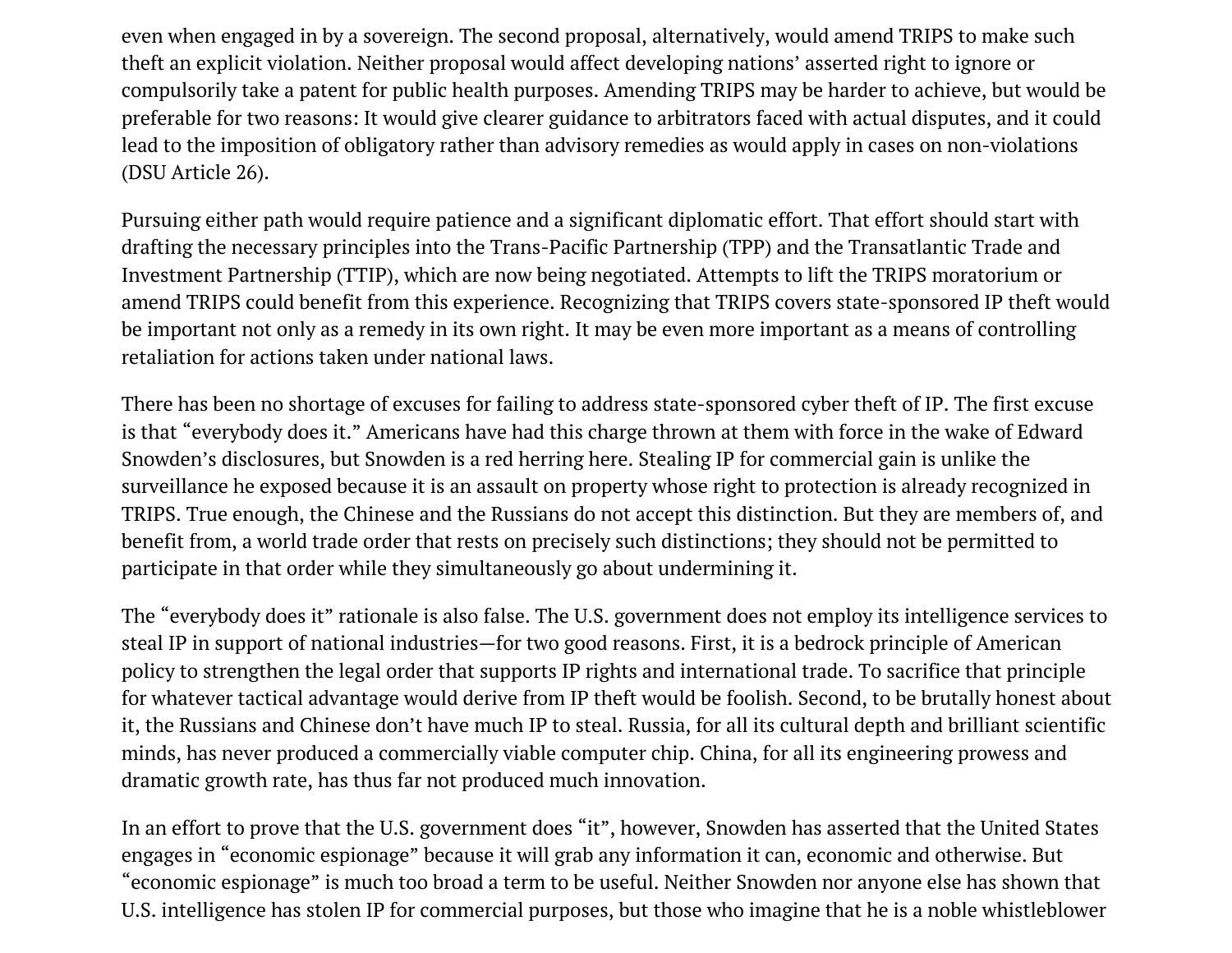incline to believe everything he says without scrutiny. The only economic espionage that offends existing international norms is the stealing of IP for commercial gain—regardless of whether a state or a private actor undertakes it. This is not a self-serving American distinction; TRIPS recognizes the significance of a "commercial purpose" and "unfair commercial use" in establishing violations.

Hence, penetrating a foreign banking network for the purpose of understanding or disrupting terrorist financing is not commercial use, and no one proposes to prohibit the collection of economic information *per se*, even when it pertains to an individual firm, let alone an economic sector or an entire economy. Nor should a state be prohibited from conducting espionage for the purpose of understanding, say, the condition of another nation's economy or its position in international political or trade negotiations, or for the purpose of interdicting criminal behavior. Every nation able to conduct that kind of espionage does so and will continue to do so. Nor would the development of weaponry or military technology (as defined by the Wassenaar Agreement) be off-limits to espionage merely because it is undertaken by a commercial entity. None of these activities offends TRIPS principles.

Another explanation for failing to address economic espionage through international norms is that it supposedly cannot be stopped and is now simply a condition of doing business. But that is precisely the point to be tested. Equally defeatist is the rationale that we innovate faster than the thieves, so they will never catch up with our latest stuff. This is what chief executive officers tell their boards of directors when they find themselves over a barrel in a lawless and disruptive cyber environment. But the argument ignores the fact that third-world markets are usually happy to buy last year's model or the one before that. They may even prefer it.

We find ourselves at a juncture reminiscent of the early days of the campaign against foreign bribery. Many were scornful of the Foreign Corrupt Practices Act of 1977 and called it unrealistic or worse. The list of objections to that act rings a familiar bell: It would be difficult to distinguish corrupt payments from legitimate payments; business could not be done in some countries without corrupt payments; and, of course, everybody supposedly did it. But entrenched corruption did long-term damage to the political culture of less developed countries, and forbidding it was the right thing to do. The European Union and the United Kingdom eventually implemented their own anti-bribery measures, thus copying the legislation they formerly ridiculed. Foreign commercial bribery has not been wiped out, but it now comes with much higher costs. Transnational IP theft probably cannot be wiped out either, but significant costs can be attached to it that would form a limiting boundary for its practice.

The practical difficulties of implementing even limited espionage protections under the WTO are nevertheless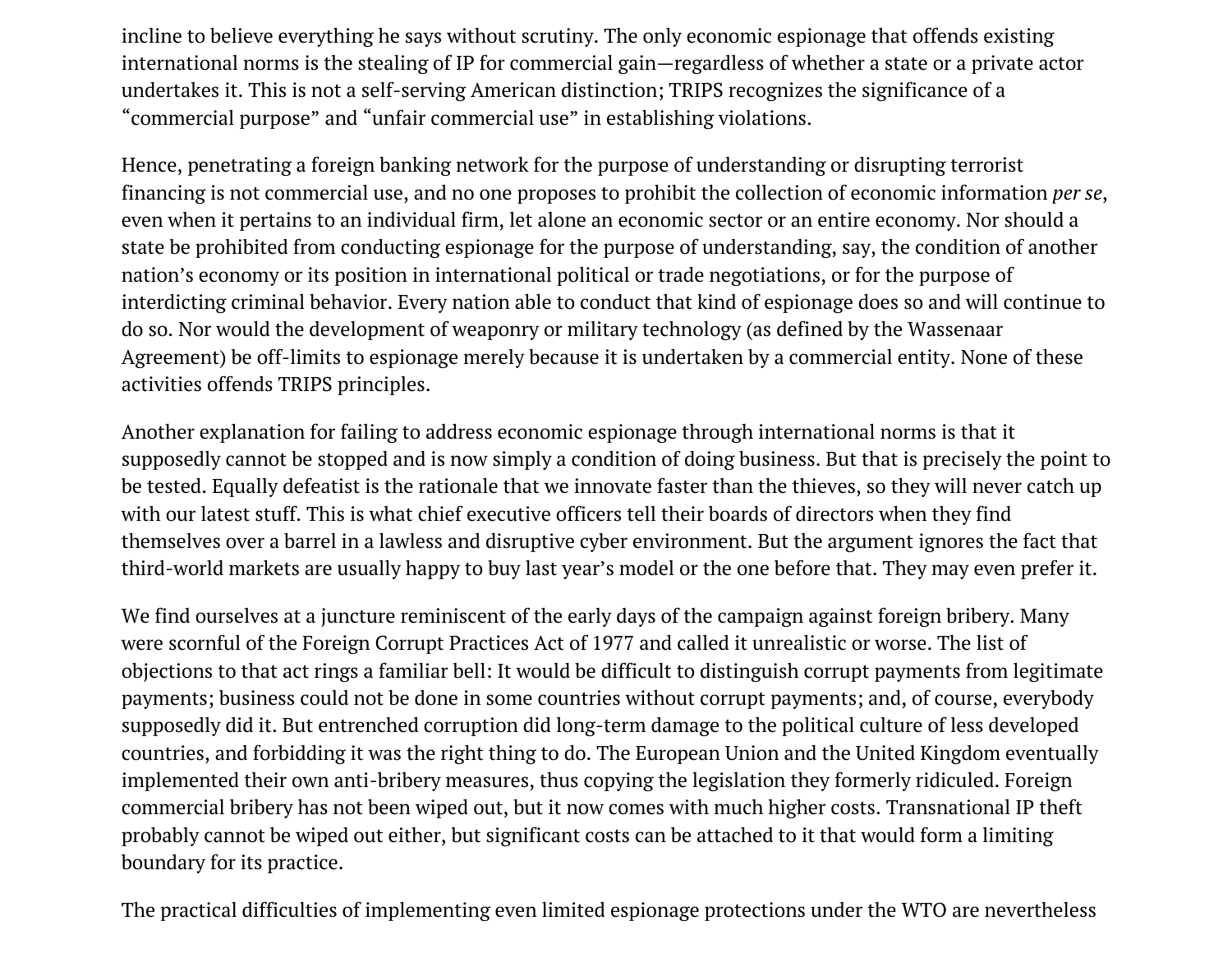significant, and they begin with the need to put a boundary on the national security exception to the TRIPS rules. Article 73 states that the agreement cannot be used "to prevent a Member from taking any action which it considers necessary for the protection of its essential security interests." On paper, that exception is limited to disclosure obligations, to rights under the UN Charter, and to matters involving fissionable materials, traffic in arms, and measures taken in wartime or international emergency. In practice, however, these limitations may not apply.

Moreover, as already noted, the Chinese and Russians do not recognize a distinction between national and economic security. This is a deep ideological belief and not merely a position of current convenience. The United States also accepts the linkage between economic and national security; President Obama referred to economics or the economy 130 times in his current National Security Strategy. But a legitimate exception cannot be allowed to swallow the entire TRIPS principle of fair dealing in international trade. A prosperous regime of global trade requires a national security exception *and* a requirement that trading partners obey a common set of norms. If the security requirement could be invoked to permit state-sponsored theft of IP, it could also be invoked to condone the state-sponsored infringement of any patent and any other protected right relating to any subject.

Network intrusions present difficult evidentiary issues, but they are not unique in this regard. Proof of misappropriation would have to be presented, with all the well-known difficulties of attributing cyber operations to a particular device, operator, and organization. And if some or all of that evidence were classified, the complainant's government might have to make a difficult decision about giving up intelligence sources and methods.

Countries already deal with that problem in their own national courts, however. Assuming that misappropriation were shown, would it be sufficient to show an intention to use the misappropriated IP for commercial purposes, or would actual introduction of a product into the flow of commerce be required? Would proof of damage be necessary? These questions raise ordinary issues of judicial proof. Parties and courts deal with them regularly. Remedies would not seem different in kind from those that arise in other WTO cases.

The fundamental obstacles to bringing a measure of international order to rampant IP theft remain political and commercial. Companies and nations must weigh the likelihood of retaliation against complainants by the allegedly offending nation, either under that nation's law or by commercial or political measures. That difficulty will not disappear. Potential claimants would have to deal with it, just as litigants deal with other strategic decisions. Undoubtedly, there would be some potential for unwanted escalation. In the absence of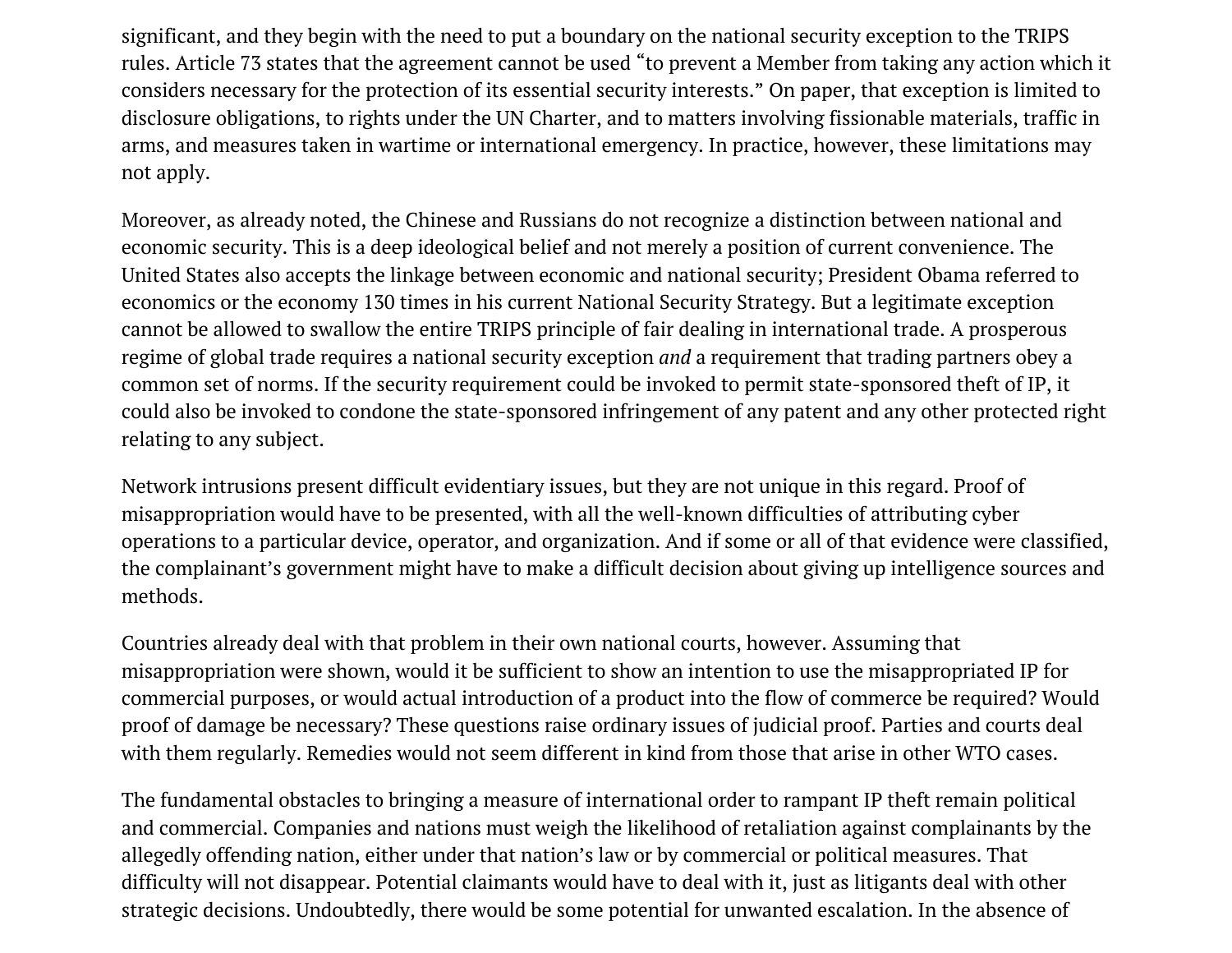institutionalized legal means to deal with this problem, however, victim companies and states will be tempted to take unilateral steps, overt and covert, that hold even greater potential for instability and that bear a far greater risk of escalation. If the level of commercial espionage does not abate, we can expect to see retaliatory cyber measures against economic sectors, with significant potential for disruption.

The use of national intelligence means (directly or through proxies) to steal technology and business secrets for commercial purposes must be brought under control by concerted diplomatic efforts as well as enhanced national laws. The thievery is corrupt, and in the already affirmed language of TRIPS, it is "an affront to honest commercial practices in international trade." Thus far most Western companies have felt that the short-term profits have been worth the long-term cost of losing technology and incubating their own competition. But they now stand at a tipping point. Confronting the challenge will require four concerted initiatives.

First, the United States and like-minded states should agree on a definition of state-sponsored, non-military IP theft for commercial purposes. A fundamental issue will be whether to include dual-use technologies. Espionage directed against non-military IP is distinguishable from the politico-military variety precisely because it involves property already protected under TRIPS. State sponsorship should not be a predicate in a TRIPS proceeding that involves IP theft, however, any more than, say, in a patent proceeding. Yet including state-sponsored acts in the definition is critical because it would remove a blanket defense for such espionage in international law.

Second, national laws remain critical and should be strengthened in three important ways: They should permit the sequestration of goods containing stolen IP under procedures that are rapid as well as fair; they should deny access to banking systems by companies that profit from stolen IP; and they should allow a private right of action under national laws by parties victimized by trade-secret theft. $^{19}$ 

Third, the U.S. government should lead a consensus for including an enforceable proscription against networkenabled IP theft in the TPP and the TTIP.

Fourth, the U.S. government should encourage like-minded states to lead a diplomatic effort to include the same proscription in TRIPS, either through a partial lifting of the current moratorium on non-violation complaints under TRIPS or by amending TRIPS. This effort will require persuading India, Brazil, Indonesia, Egypt, and other nations that the effort to combat network-enabled IP theft will not undermine the Doha Declaration on the TRIPS Agreement and Public Health. It will also require trading nations to give the WTO sufficient resources to deal with an expanding and crowded docket.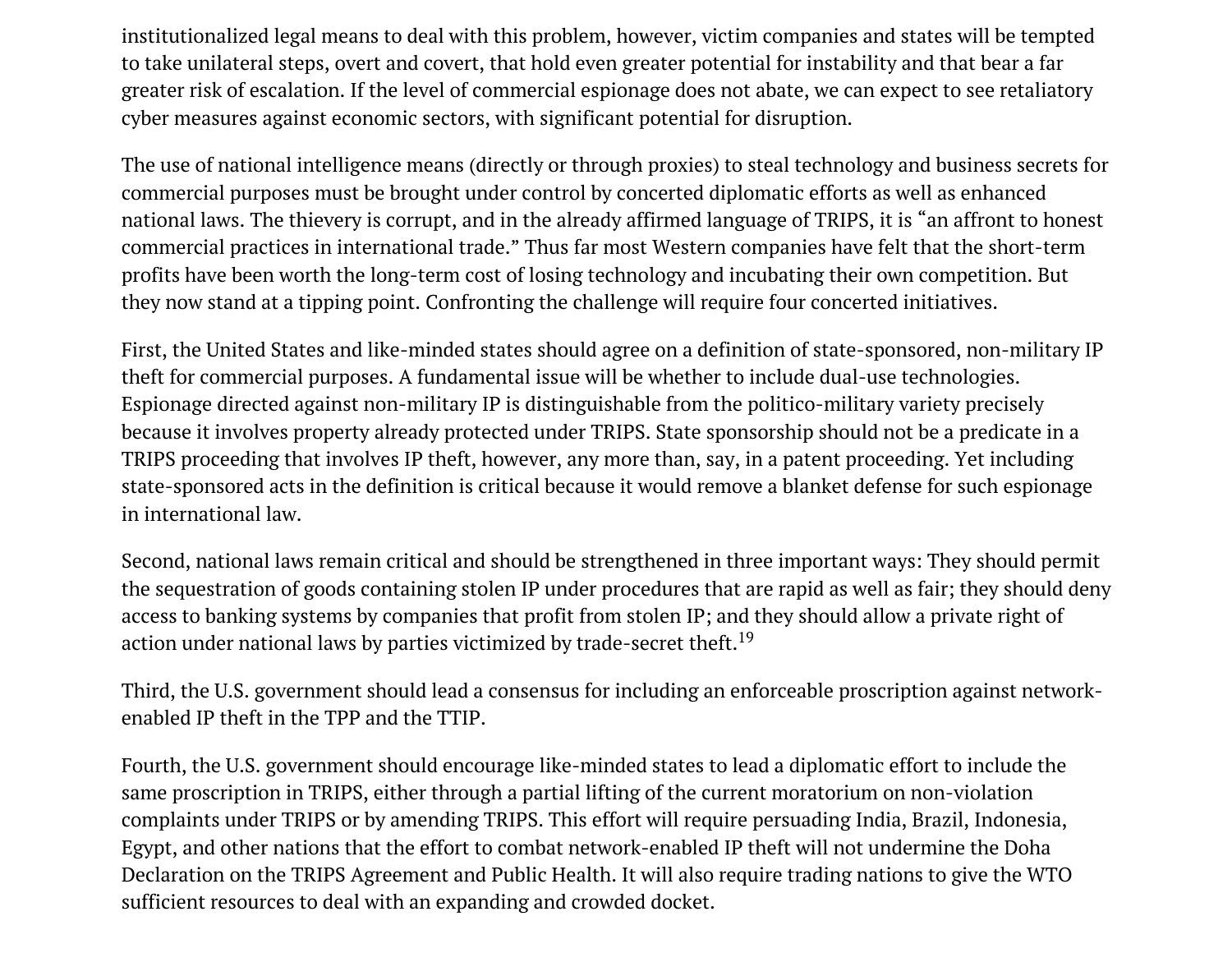The goal in all of this is to devise effective mechanisms to diminish the plague of network-enabled IP predation. Western companies should support this effort because they will benefit from it, but given the potential for retaliation they cannot be expected to lead it. Progress will depend on achieving an international consensus through hard diplomatic work. That work will be difficult and the goal will seem elusive, but it is high time to begin the effort.

 $^1$ Cartwright's effort had been foreseen and encouraged by Treasury Secretary Alexander Hamilton's Report on Manufactures December 5, 1971. Hamilton specifically referred to textile mill technology and said, "To procure all such machines as are known in any part of Europe, can only require a proper provision and due pains." His report was rejected by Congress, however, and so did not become official policy of the United States.

*U.S. v. Kai-lo Hsu*, 155 F.3d 189, ¶23 (3d Cir. 1998), citing Richard J. Heffernan and Dan T. Starwood, *Trends in* 2 *Intellectual Property Loss* (1996). *Hsu* involved the theft of secrets from Bristol-Myers Squibb.

 $318$  U.S.C. §§ 1831–1832. Section 1831 criminalizes "economic espionage", which requires a showing that the defendant knew that a foreign government, instrumentality, or agent would benefit from the theft. Section 1832 criminalizes "industrial espionage", which is the theft of trade secrets in interstate or foreign commerce. The distinction between industrial and economic espionage is therefore significant for Federal criminal law purposes, but the terms are otherwise often used interchangeably.

Mark Clayton, "US Oil industry hit by cyberattacks: Was China Involved?", *Christian Science Monitor*, January 4 25, 2010; McAfee, "Global Energy Cyberattacks: 'Night Dragon'", February 10, 2011.

 $5$ See Brian Krebs, "Who Else Was Hit by the RSA Attackers?", Krebs on Security, October 11.

 $^6$ Office of the National Counterintelligence Executive, "Annual Report to Congress on Foreign Economic Collection and Industrial Espionage, FY 2008" ("ONCIX 2008 Report"), July 23, 2009.

 $^{7}$ ONCIX, "Foreign Spies Stealing U.S. Economic Secrets in Cyberspace: Report to Congress on Foreign Economic Collection and Industrial Espionage, 2009–2011" ("ONCIX 2011 Report"), October 2011.

Joel Brenner, *Glass Houses: Privacy, Secrecy, and Cyber Insecurity in a Transparent World* (Penguin, 2013); see 8 also Alex Barker, "Brussels Takes Aim at Economic Espionage", *Financial Times*, November 28, 2013.

 $9$ Mandiant, "APT 1: Exposing One of China's Cyber Espionage Units", February 2013.